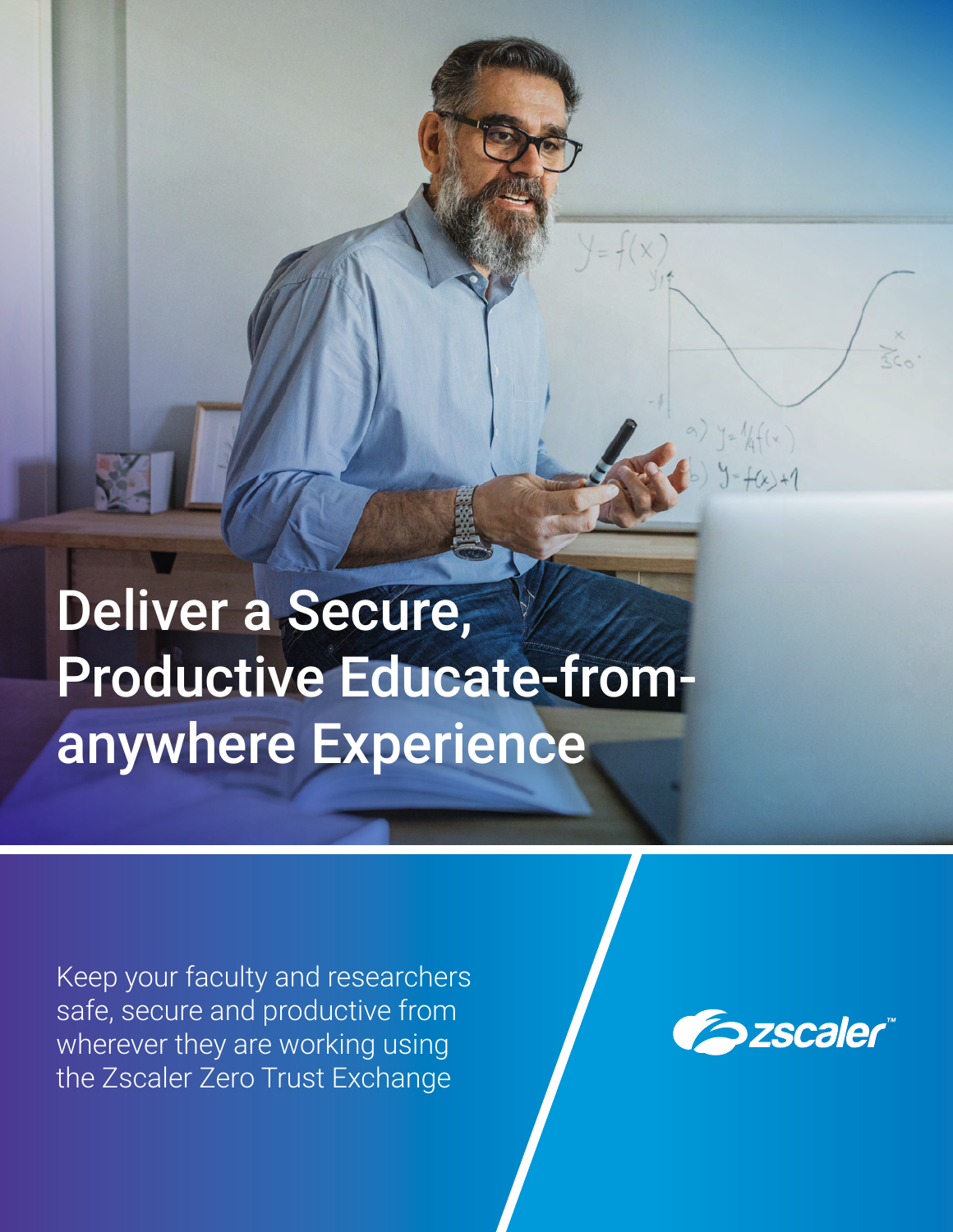Every organization has had to rethink how they can ensure employees are secure and productive, whether they are working on premise, at home or at a coffee shop - and universities are no different. Zscaler is helping reshape how higher education institutions are providing fast, secure, and reliable access for their users to their applications, regardless of location.

Six requirements for productive and a secure Educate-from-Anywhere Experience

The key to organizational resilience is protecting your staff while empowering them to be as productive and secure at home as they are on campus networks. To achieve this resilience, there are some key requirements your remote access solution should provide.



#### **Application access:**

Secure access to all external (internet, SaaS), and internal (data center, Azure, AWS) applications



#### **Cloud identity access management:**

Optimized for integrations across devices, internal as well as external SaaS applications



#### **Fast user experience:**

Productive collaboration and seamless user experience when using tools like Microsoft Teams and Zoom



#### **Security and compliance:**

Cyberthreat protection and data loss prevention across all users



#### **Deployable in days:**

Agility and simplicity for rapid deployment



#### **Visibility and troubleshooting:**

Visibility and tools required to diagnose user issues when off-network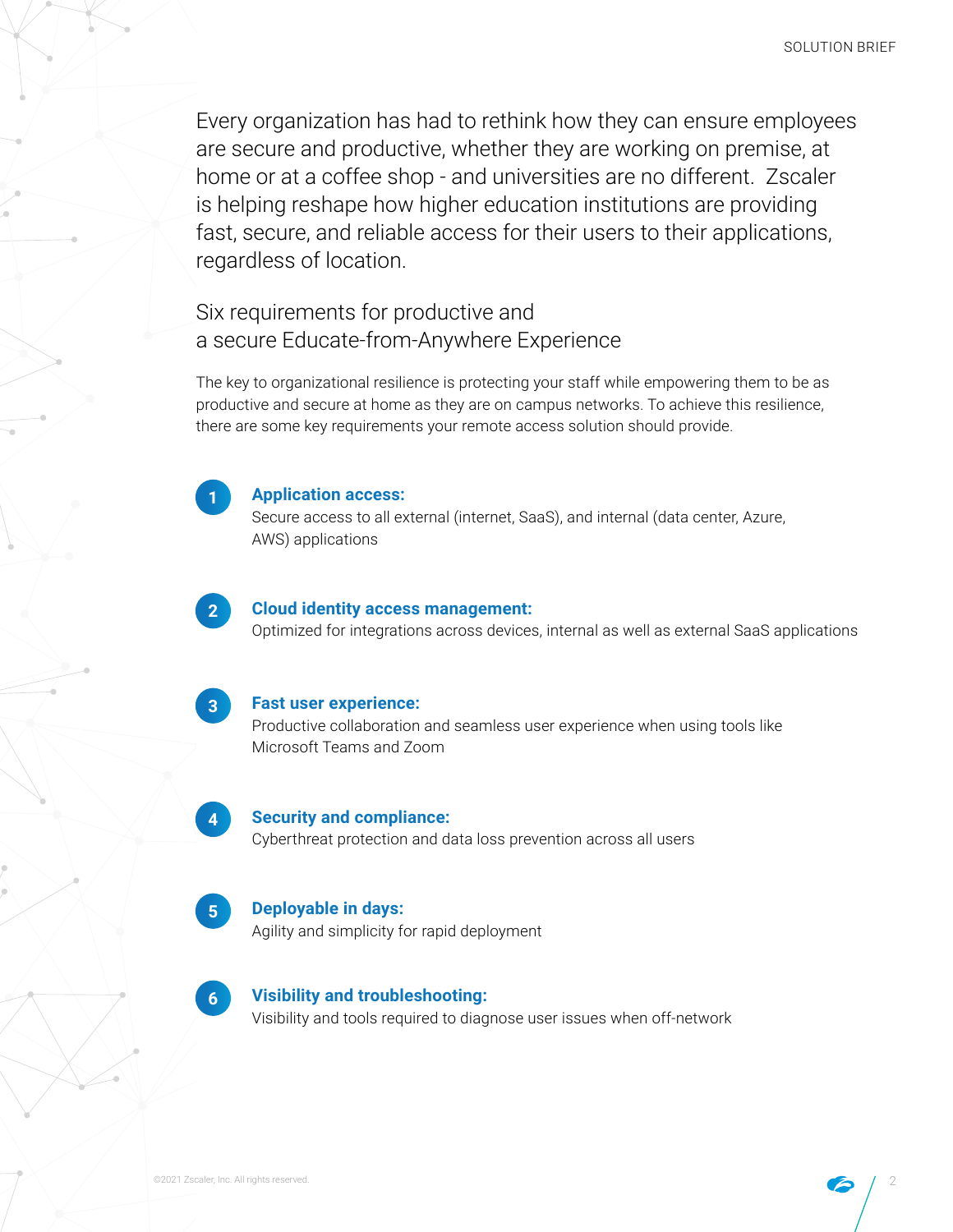Challenges supporting a work-from-home program with a traditional IT infrastructure

#### **Inability to scale quickly**

Procuring, configuring, and racking and stacking additional VPN and gateway appliances to accommodate a large at-home workforce can take weeks or even months with disruptions in the hardware supply chain. Such delays affect user productivity, which, in turn, impacts organizational performance. Spinning up VMs of single-tenant appliances as a workaround will not only increase complexity, but will increase your risk as every firewall exposed to the internet is an attack surface and has been the entry point for some of the largest ransomware attacks.



 $\mathbf{\Sigma}$ 

#### **Increased risk exposure**

While VPN is needed to access internal applications in the data center, it's not required to access internet and SaaS applications. Users seeking a fast at-home experience will directly access these applications without the proper security controls in place. Cybercriminals are well aware of this and have been busy launching new ransomware, sophisticated social engineering campaigns, and targeted attacks.



#### **Poor user experience**

Applications like Office 365 and Zoom play a critical role in facilitating collaboration and driving productivity across a distributed workforce. The challenge is that these and other SaaS applications were designed to be accessed directly. Backhauling traffic through a VPN connection to a centralized internet gateway induces latency that is frustrating and, worse, inhibits users' ability to collaborate.

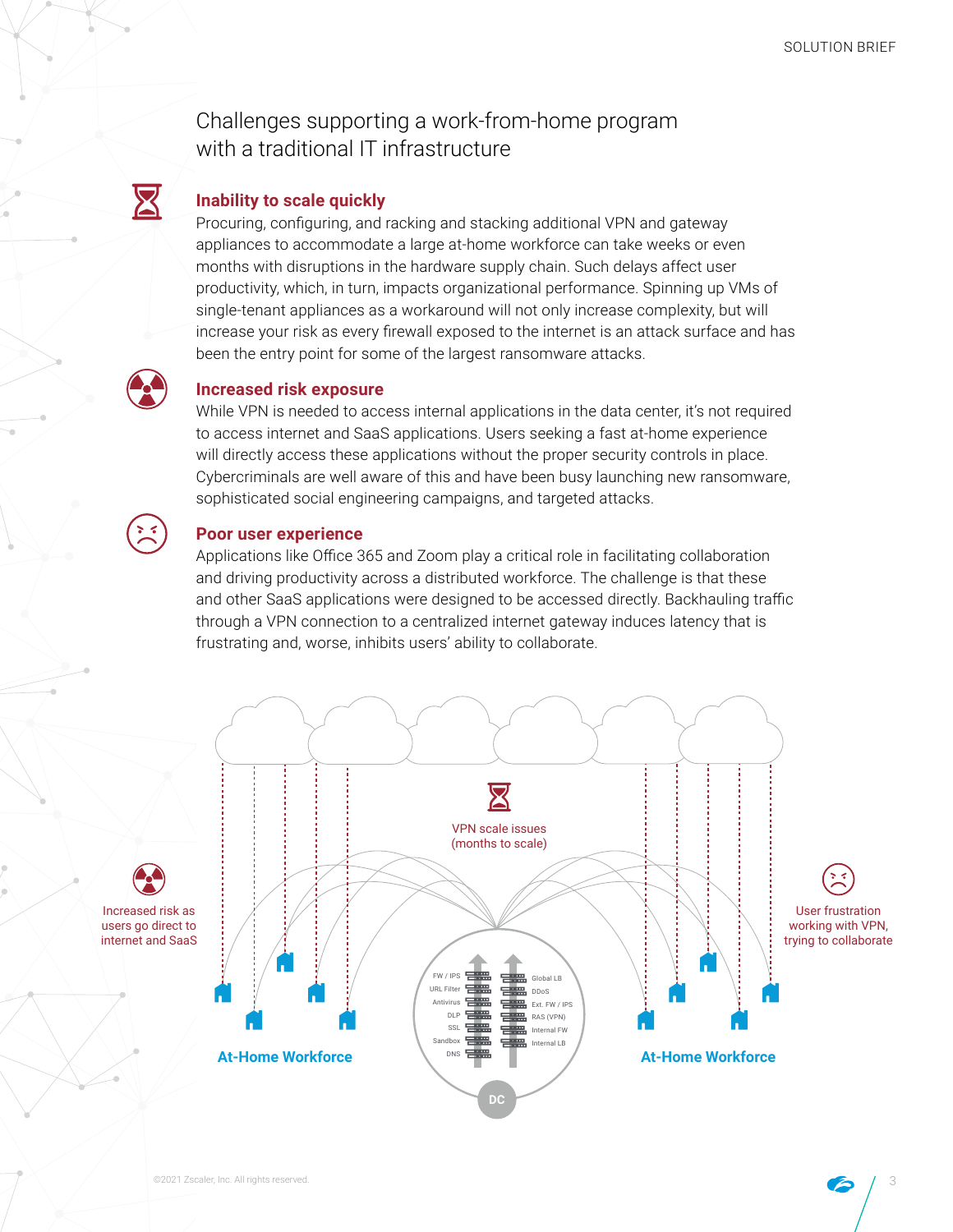# A fast, secure, Educate-from-Anywhere experience requires purpose-built security for the cloud

Organizations have been moving applications and infrastructure to the cloud specifically for its agility, facilitating the need to move quickly and efficiently at all times. When unforeseen events that threaten to disrupt campus life occur, this need becomes even more acute.

As a multitenant platform, Zscaler™ was built from the ground up to enable customers to move securely to the modern world—the world in which the cloud is the new data center and the internet the new network. Zscaler platform services were developed to ensure that organizations would be able to operate under any conditions, at any scale, anywhere in the world—home or on campus—and on any device. We have more than 150 globally distributed data centers to bring security close to our customers and their users, and we continue to increase cloud capacity every day.



#### **At-Home Faculty and Staff**

- **• Cloud-native, multitenant architecture** that scales dynamically
- **• Globally distributed** across 150+ data centers on six continents
- **• Hundreds of peering partnerships** in all major internet exchanges
- **• Proxy-based architecture** for full inspection of encrypted traffic at scale
- **• Cloud receives 175K+** unique security updates daily, every 15 minutes and on demand with 40+ external threat feeds
- **• Cloud processes 160B transactions** a day and we apply AI and ML models to identify and block threats as they emerge
- **• Protections are pushed to every user** when a threat is detected anywhere in the cloud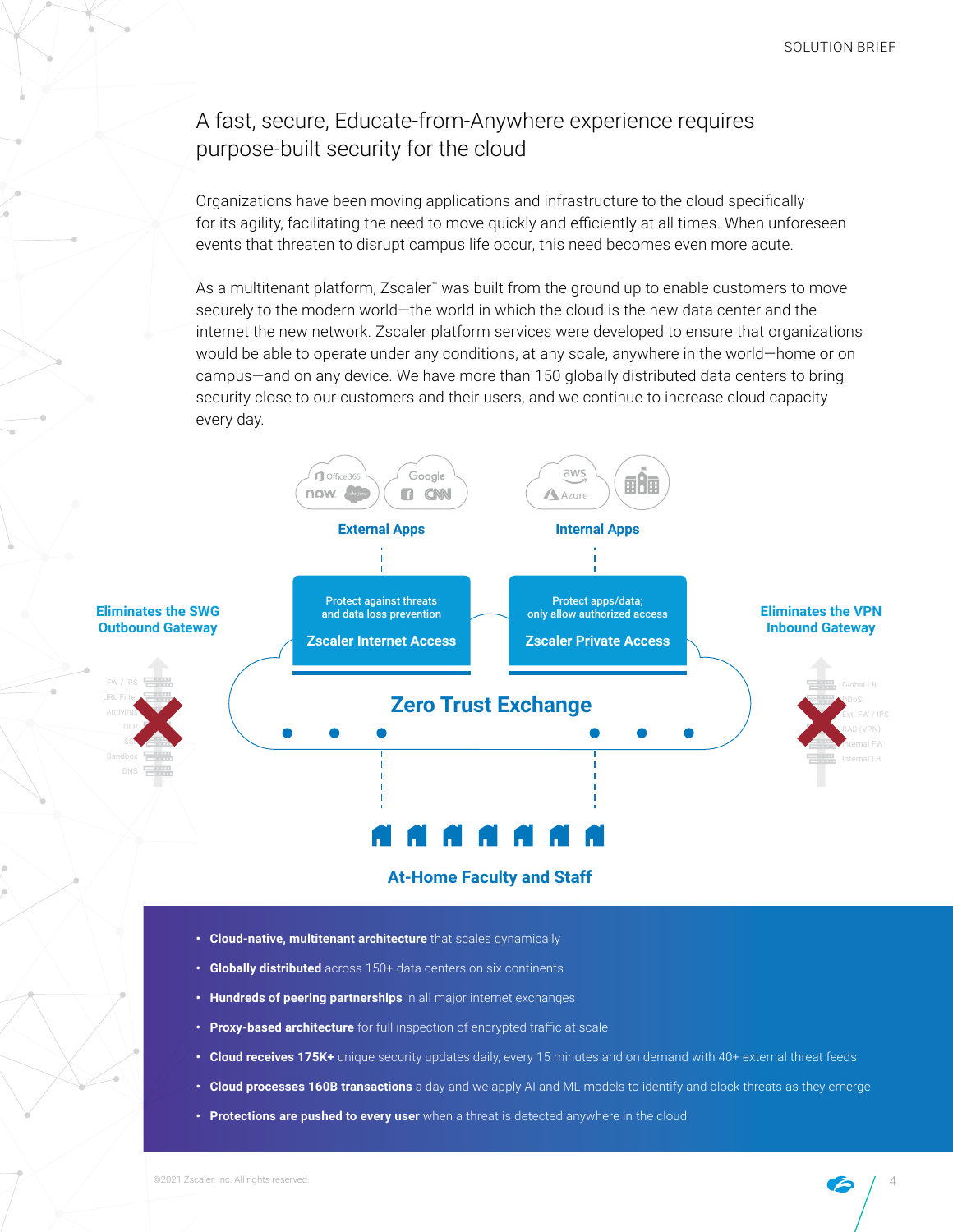How Zscaler can make Educate-from-anywhere successful and secure

#### **Enables secure access to all internal apps (DC, AWS, Azure) and external apps (SaaS, internet)**

For a productive work-from-anywhere experience, your staff needs the same level of security and unencumbered access to their applications as they have on campus. The challenge is that while VPN is required to access internal apps, users will turn off VPN when they experience any issues – sluggish performance or dropped VPN connections – and access the internet and SaaS applications without proper security controls in place. You can avoid that risk. Zscaler provides a seamless experience for remote users with no need to log in and out; instead, access is continuous regardless of changes to network connectivity, and security is enforced instantly in the cloud.



#### **Eliminates VPN and provides better security and user experience**

Zscaler provides a modern approach to secure application access without the performance implications of backhauling traffic through VPNs, which can quickly become overwhelmed by surges in usage. With Zscaler, users connect locally to their apps through the Zscaler cloud, which is distributed across 150+ data centers worldwide. Users are protected by comprehensive security and policy enforcement no matter where they connect. And once Zscaler is in place, you not only eliminate the high cost of scaling your inbound VPN gateway infrastructure, but you can begin to phase it out.



#### **Integrates with cloud identity and access management (IAM) for conditional access**

Moving your enterprise's applications and data to the cloud means you need greater control over which employees can access those cloud resources. Cloud identity and access management (IAM) solutions centralize identity and authentication services, which gives your IT teams greater control over your cloud environment and its security and enabling them to track which users are accessing what applications, and when. Zscaler has deep integrations with leading IAM vendors, including Azure AD, Okta, and Ping to enforce contextual access policies.

**"**Technology trends such as the COVID-19 campus, remote proctoring and faculty information systems are increasingly going to be the norm for institutions and they will need to adapt accordingly.**"**

# **Gartner**

<https://emtemp.gcom.cloud/ngw/globalassets/en/information-technology/documents/trends/742584-top-technology-trends-impacting-higher-education-in-2021.pdf>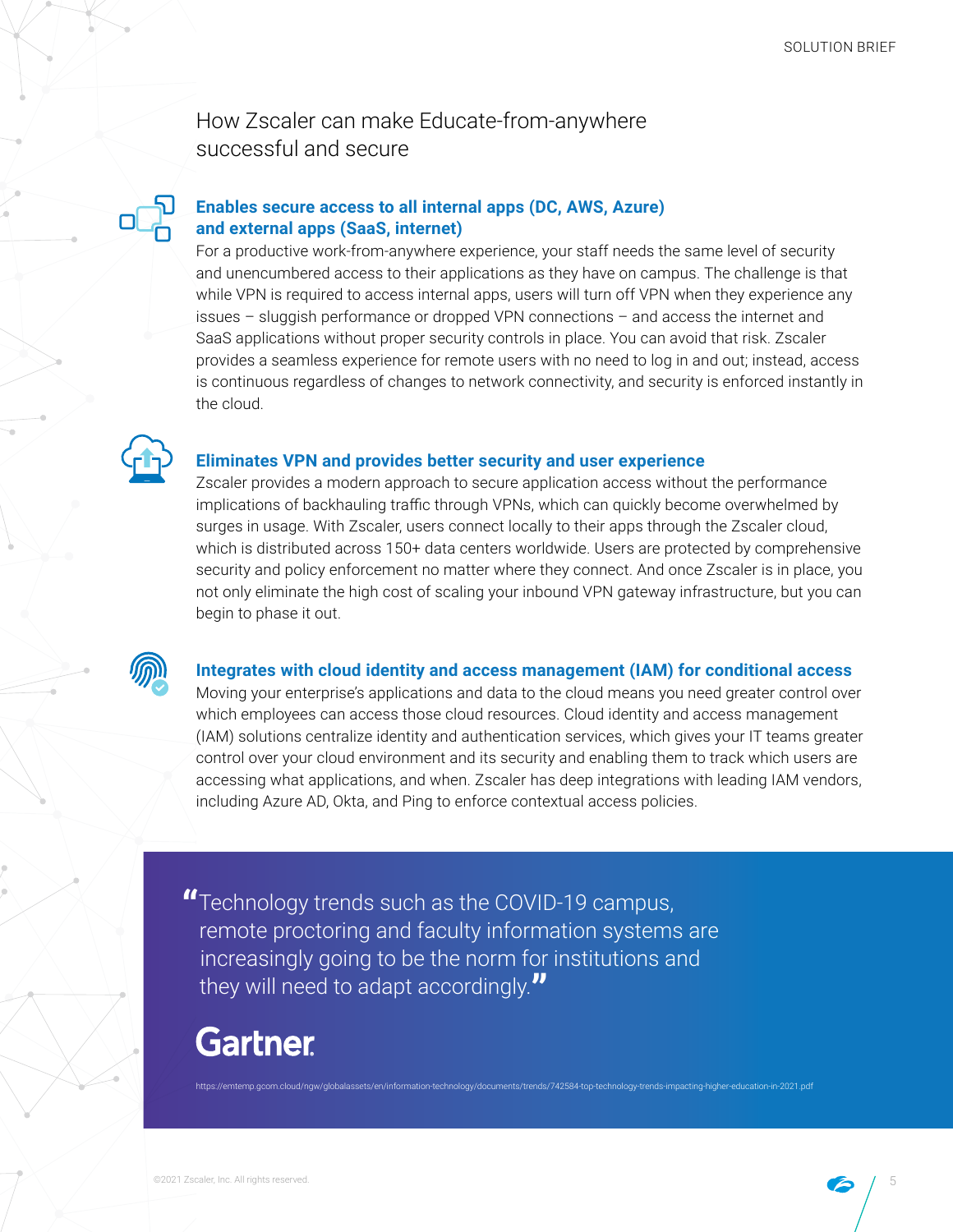#### **Gets staff up and running in days—not weeks or months**

Zscaler is a 100% cloud service that's fast and easy to deploy because there's no need to install, configure, or manage appliances. Access is based on administration policies hosted in the Zscaler cloud, and user traffic is forwarded locally to Zscaler through Zscaler Client Connector (formerly Zscaler App), a lightweight app that can easily be distributed through MDM systems such as Microsoft Intune; for web apps, users only need a browser for access.

Zscaler integrates with identity providers to authenticate users and apply contextual access rather than relying on ACLs or IP addresses. App Connectors, which are small VMs, front-end internal apps and use inside-out microtunnels to connect a user to an authorized app. Zscaler handles all routing and load balancing so you don't need to worry about scaling your infrastructure.

#### **Keeps your faculty members and data safe**

Cybercriminals have been busy launching new malware, sophisticated social engineering campaigns, targeted attacks, and more, and they are well aware that there are many users working from home that are usually on a campus network behind a security perimeter. By moving security to a globally distributed cloud, Zscaler brings the full internet security stack (advanced threat protection, SSL inspection, data loss prevention, sandboxing, remote browser isolation, and CASB) close to the user for a fast and secure experience. No matter where users connect, their security policy follows them.

#### **Provides visibility and quick troubleshooting to diagnose user issues**

The ability to monitor network activity becomes a different kind of challenge when your entire staff is working from home, many of them on unmanaged devices, and your network is the internet. In addition to real-time visibility into users and applications, you need to be able to see exactly what is going on at every point between a user's device and an application's front door to quickly pinpoint the source of any issues causing performance problems, so you can take corrective action.

**"**I shared with my leadership team that all 27,500 users could start working remotely because of Zscaler. They were stunned!**"**

**Zscaler Customer**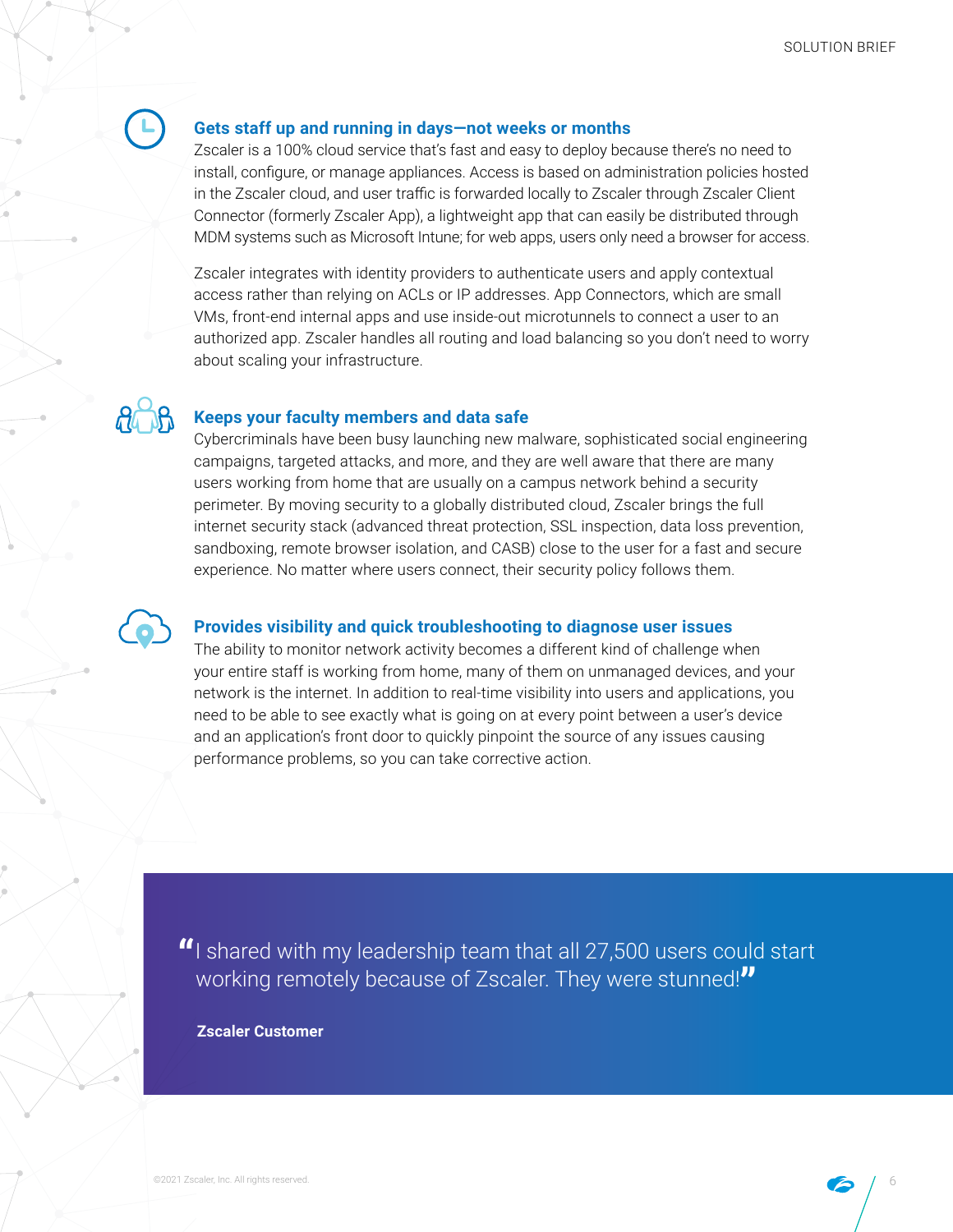# The Zscaler Cloud Security Platform

Zscaler services are 100% cloud-delivered and provide fast, secure, and reliable access to the internet and cloud apps, as well as private apps in the data center or public and private clouds. Access is based on software-defined administration policies that follow users no matter where they connect or what devices they're using.

**"**Increases in virtual delivery and remote work due to the pandemic have highlighted the vigilance required to maintain safe and reliable environments. 2020 incidents, such as the Blackbaud data breach and SolarWinds attack, are reminders of the unknown vulnerabilities and widespread security threats institutions face on a daily basis. Environments with an average or below average security posture (which includes many higher education institutions) are increasingly the target of malicious attackers.**"**

# **Gartner**

Zscaler Internet Access™ (ZIA™) and Zscaler Private Access™ (ZPA™) make up the Zscaler Cloud Security Platform, moving the outbound and inbound security gateways to the cloud. By making Zscaler your first hop to the internet, every connection is secured and policies are enforced no matter where users connect or where applications are hosted.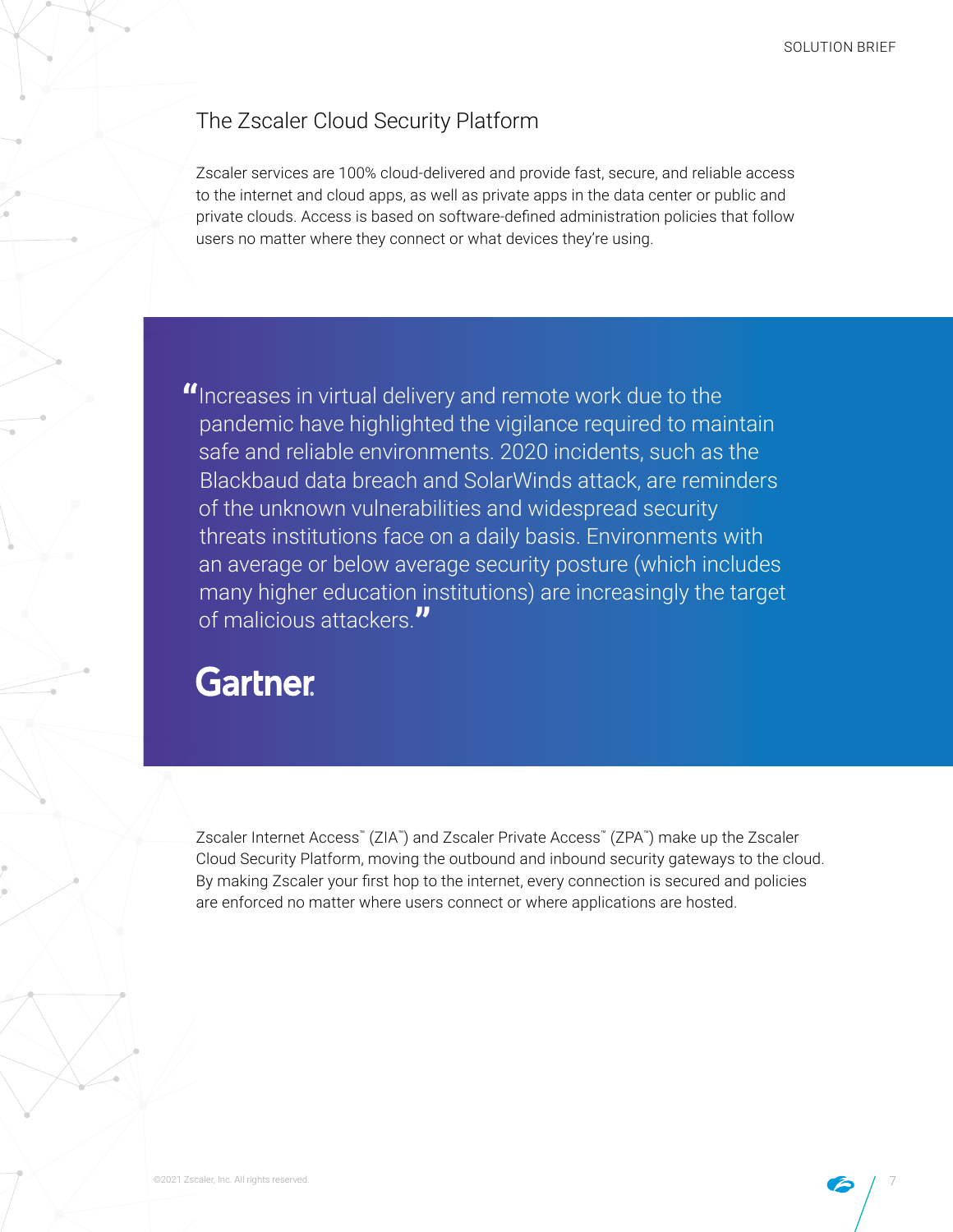# Zscaler Internet Access: Your security stack as a service

Zscaler Internet Access (ZIA) delivers the entire outbound security stack as a service from the cloud, eliminating the cost and complexity of traditional secure web gateway approaches. By moving security to a globally distributed cloud, Zscaler brings the internet gateway closer to the user for a faster experience. Organizations can easily scale protection to all campus buildings or users, regardless of location, and minimize network and appliance infrastructure.

Your remote user traffic is forwarded to the Zscaler cloud via our lightweight Client Connector or PAC file. Zscaler Internet Access sits between your users and the internet, inspecting every byte of traffic inline across multiple security techniques, even within SSL. You get full protection from web and internet threats. And with a cloud platform that supports **cloud sandboxing**, **next-generation firewall**, **data loss prevention (DLP)**, **browser isolation**, and **CASB**, you can start with the services you need today and activate others as your needs grow.

To learn more, read the ZIA **[data sheet](https://www.zscaler.com/resources/data-sheets/zscaler-internet-access.pdf)** or watch this **[video](https://www.youtube.com/watch?v=kaKe_ipcrKY&feature=youtu.be)**.



## **Your Workforce**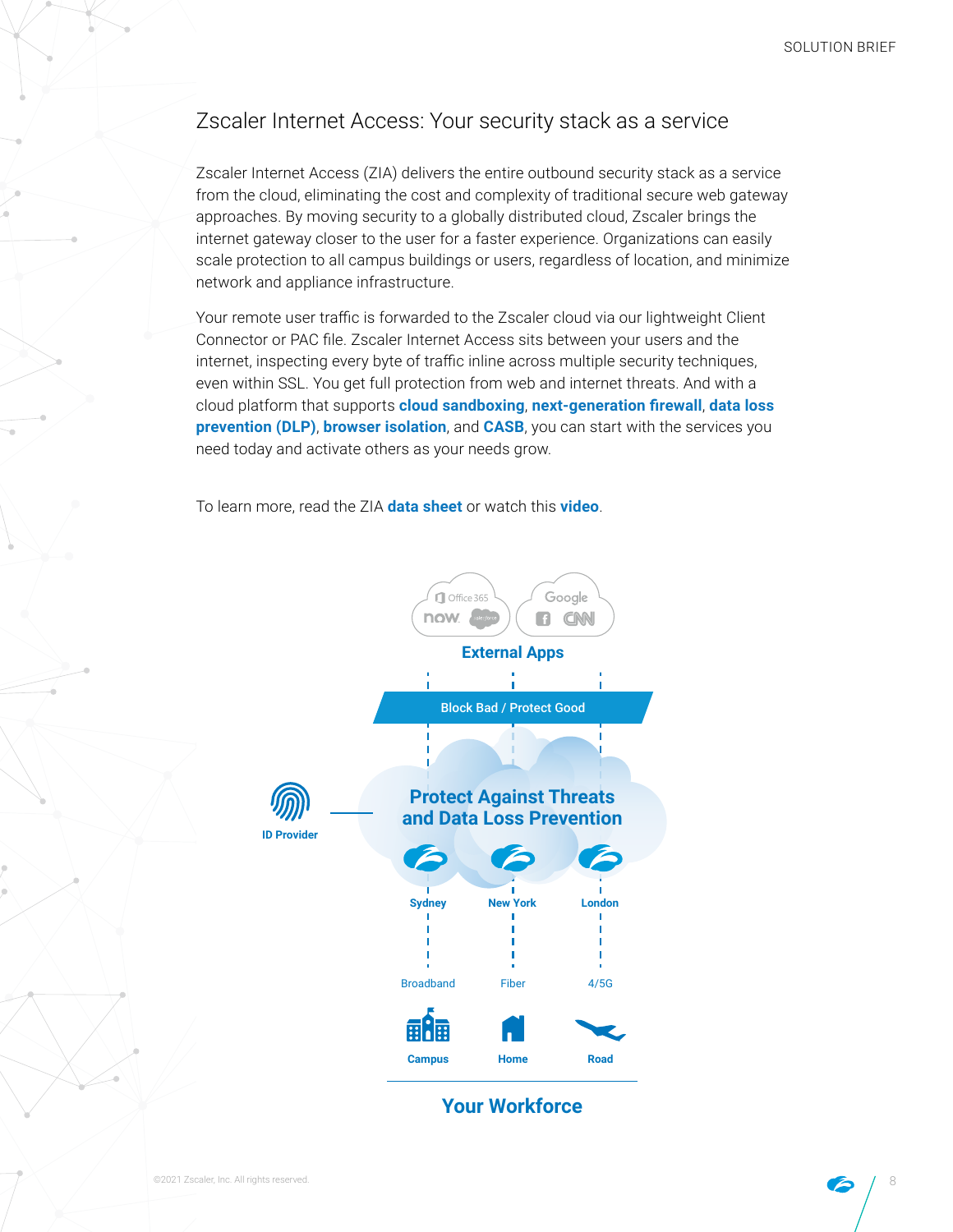# Zscaler Private Access: A scalable alternative to VPN

Zscaler Private Access (ZPA) provides users with fast and secure access to internally managed apps in the data center and public clouds. For users, ZPA offers a seamless experience, requiring no backhauling or tedious logins. There's no need to fire up a VPN for application access; you just go to the application and it works. The ZPA architecture provides key security benefits, too. IP addresses are never exposed, so DDoS attacks are impossible. And, because users are never placed on the network, ZPA reduces the risk of lateral movement and the spread of malware.

How does it work? ZPA creates a secure segment of one between a named user and a named app, ensuring that only authorized users have access to specific private applications. Access is based on administration policies that you define in the Zscaler Admin console. ZPA provides a fast and seamless user experience. Instead of logging in to their VPN client (and continuing to do that every time they start a session), users simply open up Zscaler App on their laptop, mobile phone, or tablet, for fast, local connections.

To learn more, watch this whiteboard **[video](https://www.youtube.com/watch?v=Y_Pmj39AOWE)** and download the ZPA **[data sheet](https://www.zscaler.com/resources/data-sheets/zscaler-private-access.pdf)**.



### **Your Workforce**